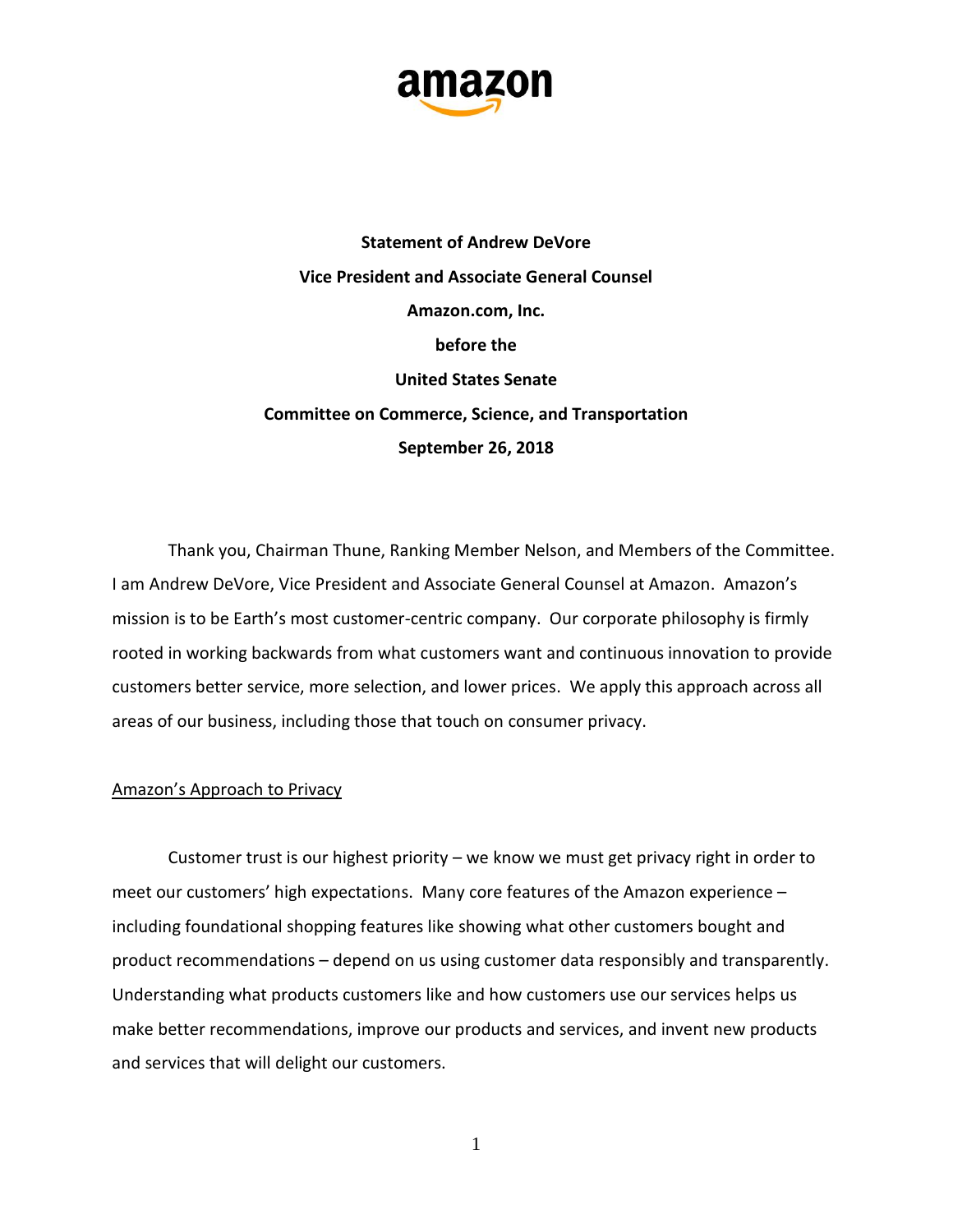While compliance with applicable laws provides a baseline for our privacy decisions, our foremost concern when considering privacy issues is customer trust. We have known from our very beginnings as an online bookstore that maintaining customer trust is essential to our success. Our customers trust us to handle their data carefully and sensibly in a secure and appropriate manner in line with their expectations. Any privacy mistake risks the loss of that trust and serious reputational damage even if there is no violation of privacy laws.

Our customer-centric approach has led Amazon to follow privacy by design principles since our founding. We design our products and services so that it is easy for customers to understand when their data is being collected and control when their data is shared. And we are not in the business of selling our customers' personal data.

Two examples – Product Recommendations and Amazon Echo – help highlight how, by working backwards from the customer, Amazon gets privacy issues right and builds products and services that earn customer trust. Product recommendations, which help customers discover items they might otherwise not have found, are core to the Amazon shopping experience. Customers see these features in clearly labeled formats like "Frequently bought together" and "Customers who viewed this item also viewed." We use aggregate data from our customers' browsing and purchase behavior in order to make recommendations, such as suggesting baby wipes and tear-free shampoo for a customer purchasing diapers.

In a vacuum, this might sound concerning – "Amazon is tracking what customers search and purchase." But because product recommendations are clearly labeled, intuitive to customers, and provide a valuable service, customers love them. Customers are not surprised that we collect and use data in this way. That is one of our goals – while our terms of use of course describe the collection of this data, we don't want customers to feel they need to read our terms to avoid being surprised. As product recommendations illustrates, we strive to make our data collection practices intuitive and transparent for customers by tying them directly to the shopping and discovery experience.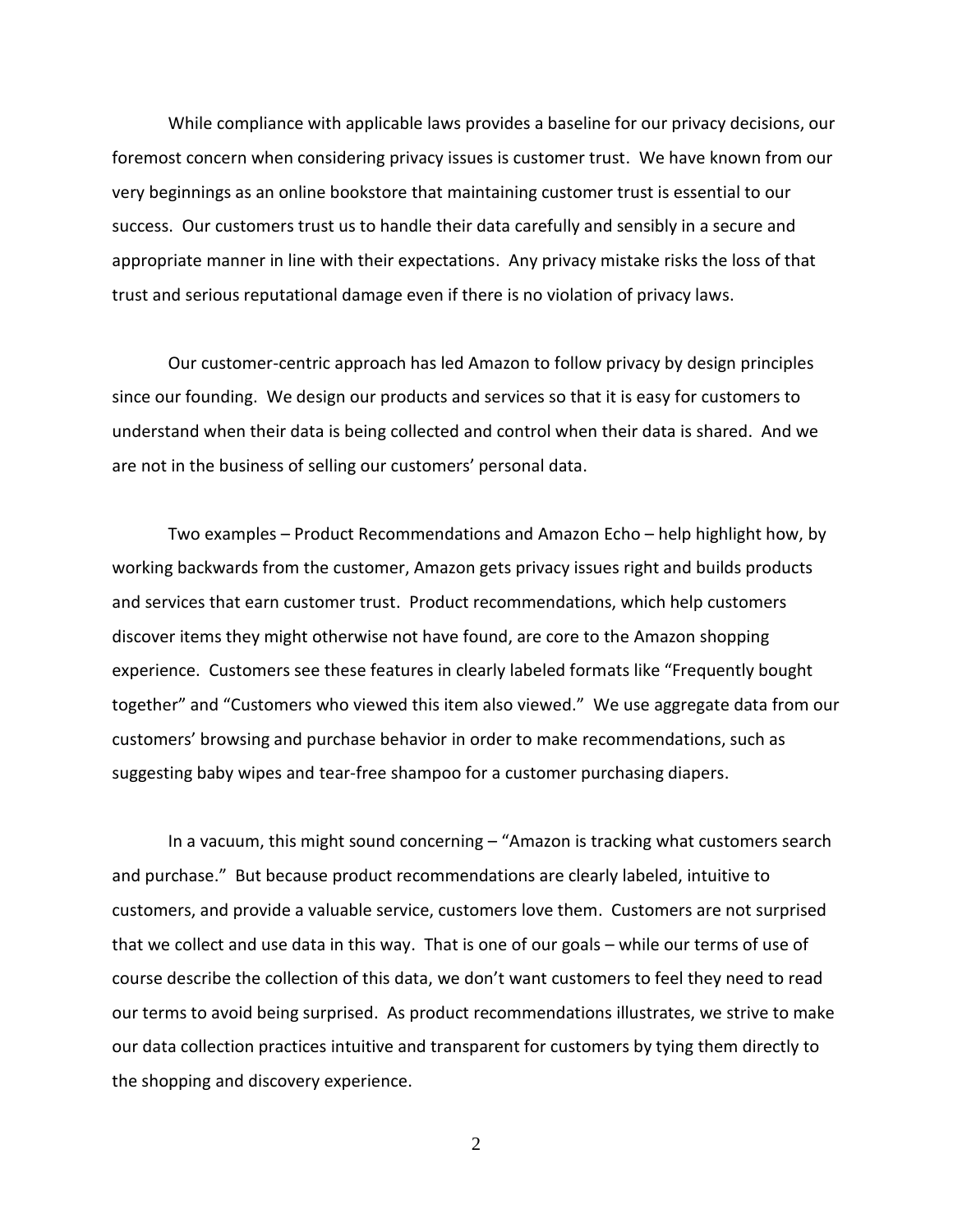Alexa is a cloud-based voice service that lets customers play music, ask questions, make calls, send and receive messages, and get information, news, sports scores, and weather, among other things. On our Echo family of devices, customers speak to Alexa by saying the "wake word" (Alexa, Amazon, Echo, or Computer). So, from across a room, customers can say, "Alexa, play music," "Alexa, what's the weather forecast for tomorrow," or "Alexa, turn on the living room lights," and get an immediate response, with no need to use their hands or look at a screen.

With the Echo, Amazon invented a brand new category of devices totally unfamiliar to customers. So we knew we had to get privacy right to preserve our customers' trust. From early-stage development, we built privacy deeply into the Echo hardware and Alexa service by design, and we put customers in control.

As a result, we designed the wake word to function as an audible "on button" for Echo devices. Echo devices detect the wake word by using on-device keyword spotting technology that identifies acoustic patterns that match the wake word. No audio is sent to Amazon unless either the device detects the wake word or Alexa is activated by pressing the action button present on some Echo devices.

Once Alexa is activated, Echo gives customers clear notice it is streaming audio to the cloud. For instance, the light ring on Echo will turn blue or a blue bar will appear on Echo Show, an Echo device with a screen. Customers can also configure Echo devices to play a short audible tone to indicate the device has recognized the wake word and is streaming audio to the cloud. We also employ additional technical measures to minimize the amount of audio and background noise streamed to the cloud, and we give customers control of their recordings, including the ability to see and play back each recording associated with their account and delete those voice recordings one-by-one or all at once.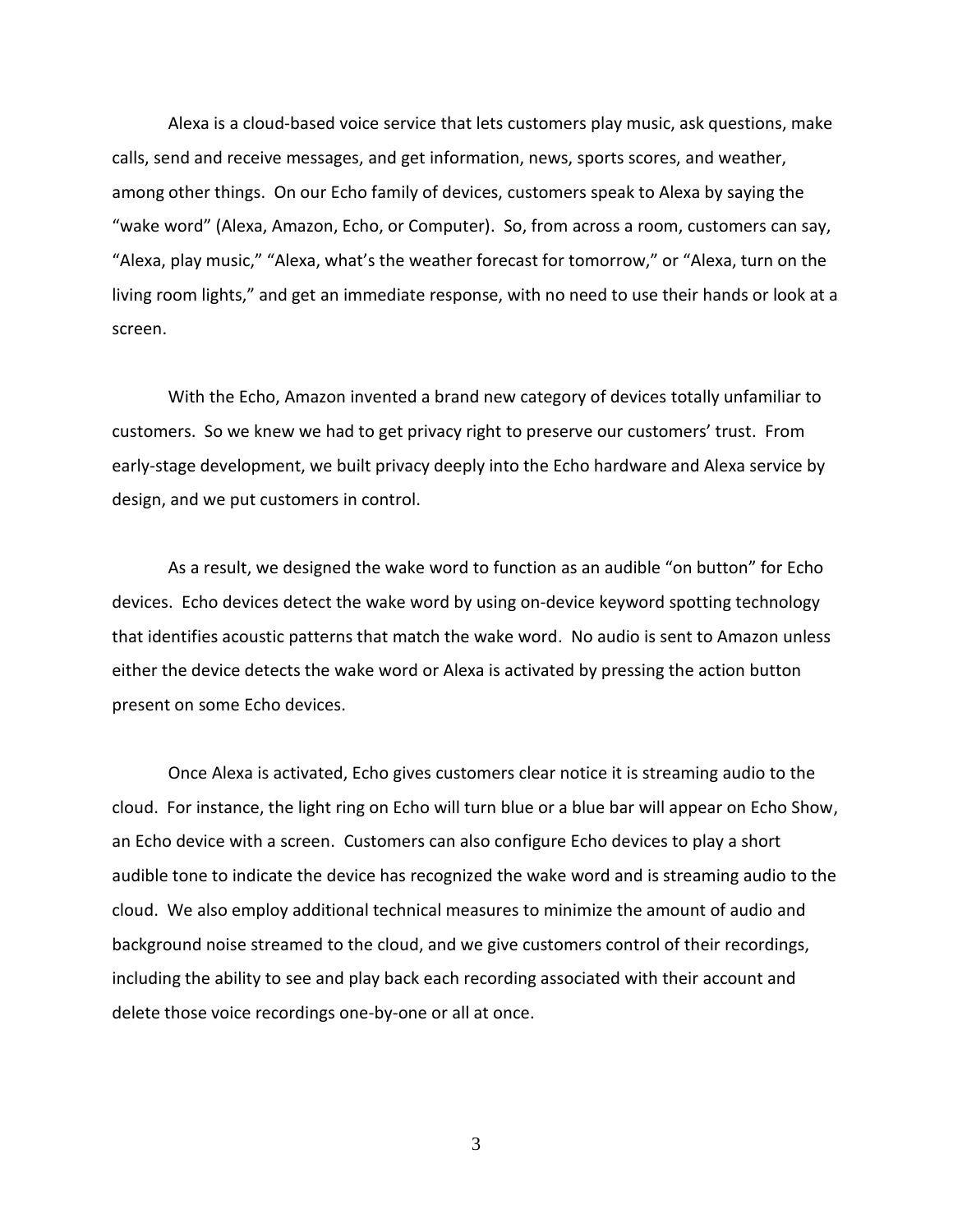We also include an additional physical control for customers – a microphone off button that electrically disconnects the Echo device's microphones, combined with a dedicated red light confirming the microphones are off. As an additional safeguard, we designed the circuitry of Echo devices so that power can only be provided either to that dedicated red light or to the device microphones, not to both at the same time. So when the dedicated red light is on, customers know the microphones are off and no audio can be recorded and streamed to the cloud.

These multiple layers of privacy controls for Alexa and our Echo family of devices are a result of our privacy by design process, which incorporates privacy considerations into every stage of product development.

## Policy Viewpoints

Our customer obsession leads us to four perspectives for the Committee's consideration as you consider a federal approach to privacy and specifically the effect of the California Consumer Privacy Act of 2018 (CCPA) and the European Union General Data Protection Regulation (GDPR).

First, built on our foundation as a retailer and our longstanding commitment to privacy and data security, we know data privacy issues are complex and greatly impact every sector of the economy. Legislation addressing these issues should be carefully crafted in a process that involves all the relevant stakeholders to ensure that we all share the benefits of technology with confidence that our data is being handled responsibly and transparently.

Second, while our long-standing commitment to privacy aligned us well with the GDPR principles, meeting its specific requirements for the handling, retention, and deletion of personal data required us to divert significant resources to administrative and record-keeping tasks and away from inventing new features for customers and our core mission of providing